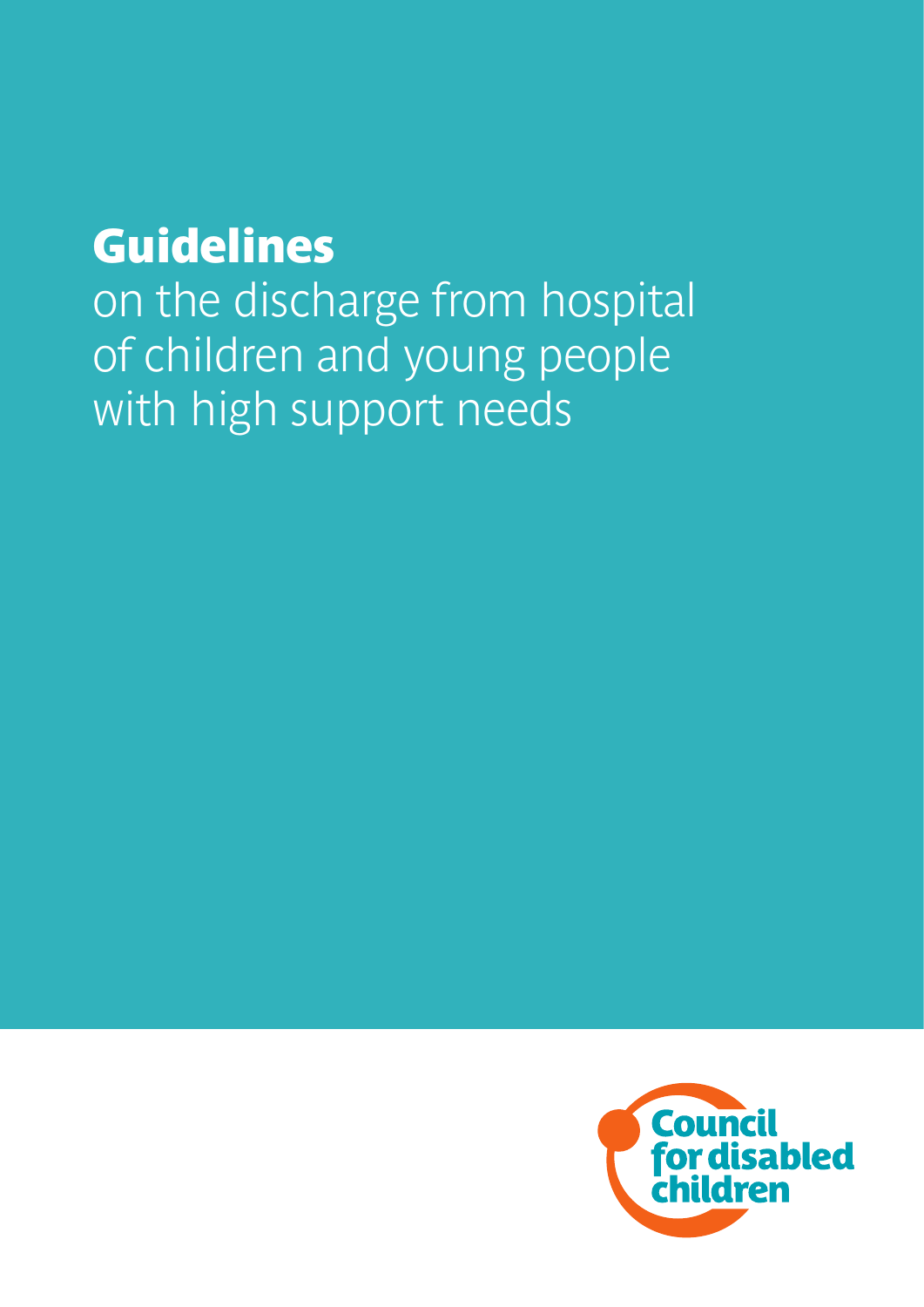**These guidelines are written to assist staff in tertiary and local hospitals as well as the commissioners and providers in Primary Care Trusts in planning the discharge of children with high support needs. The purpose is to set down a framework that staff may find useful when negotiating and planning discharge.**

**The children and young people covered in these guidelines are those with the highest support needs – those children requiring an extensive care package during both the day and night in order to maintain their optimal health. It will probably include children with the following conditions: children on long-term ventilation (LTV) or requiring long-term respiratory support, children with acquired brain injury, children with neurological-degenerative conditions, children with Epidermolysis Bullosa, children with unstable respiratory conditions and children with tracheostomies or who need nasopharangeal suction as they cannot independently manage their secretions.**

**The guidelines were written by Jeanne Carlin, disability consultant, in consultation with staff from hospital and primary care trusts and national organisations working with children who have palliative care needs. The work was funded and supported by the Council for Disabled Children and the Department of Health.**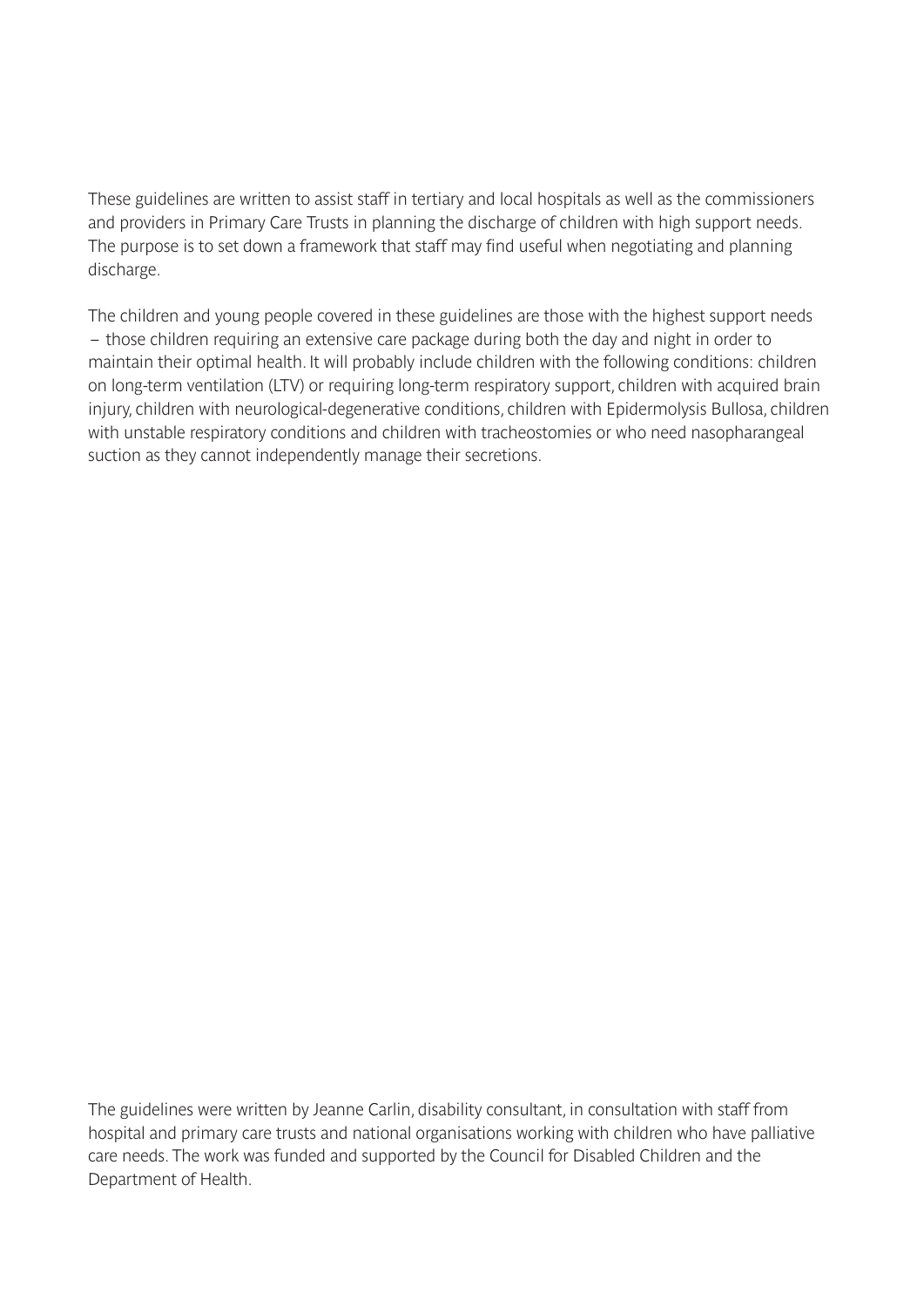# Six basic principles

#### 1. Different environments

**The child or young person with high support needs is moving from an environment where he/she is cared for by health staff to an environment where health agencies will provide support to a family to enable them to care for their child.**

#### 2. Family life

**The support provided should enable the family to lead as 'normal a life' as possible and should support the child to do the things that other children do, such as go to school or early years services, enjoy leisure and other activities, and access their local community facilities.**

#### 3. Supporting parents to be parents

**Support should be offered in a way and at a level which ensures that parents are supported to be parents and take responsibility for their child in the same way as other parents do. This role should not be undermined or usurped by care staff.**

#### 4. Recognising the parents' needs

**Parents have a right to an 'adult' life, and where this involves going to work, other avenues used by all parents, such as working tax credits, paid child care etc. should be explored and used. It is the additional costs, due to the child's condition, which may form part of the support package.** 

#### 5. A safe environment

**Support should be offered in a way which makes parents feel that it is 'safe' to have their child at home. Parents will need a 24 hour contact link and care pathway for times when they have concerns about their child.** 

#### 6. Partnership and trust

**Planning discharge should be done in partnership with the family so that they develop a trust in the ability of the PCT to meet their needs flexibly.**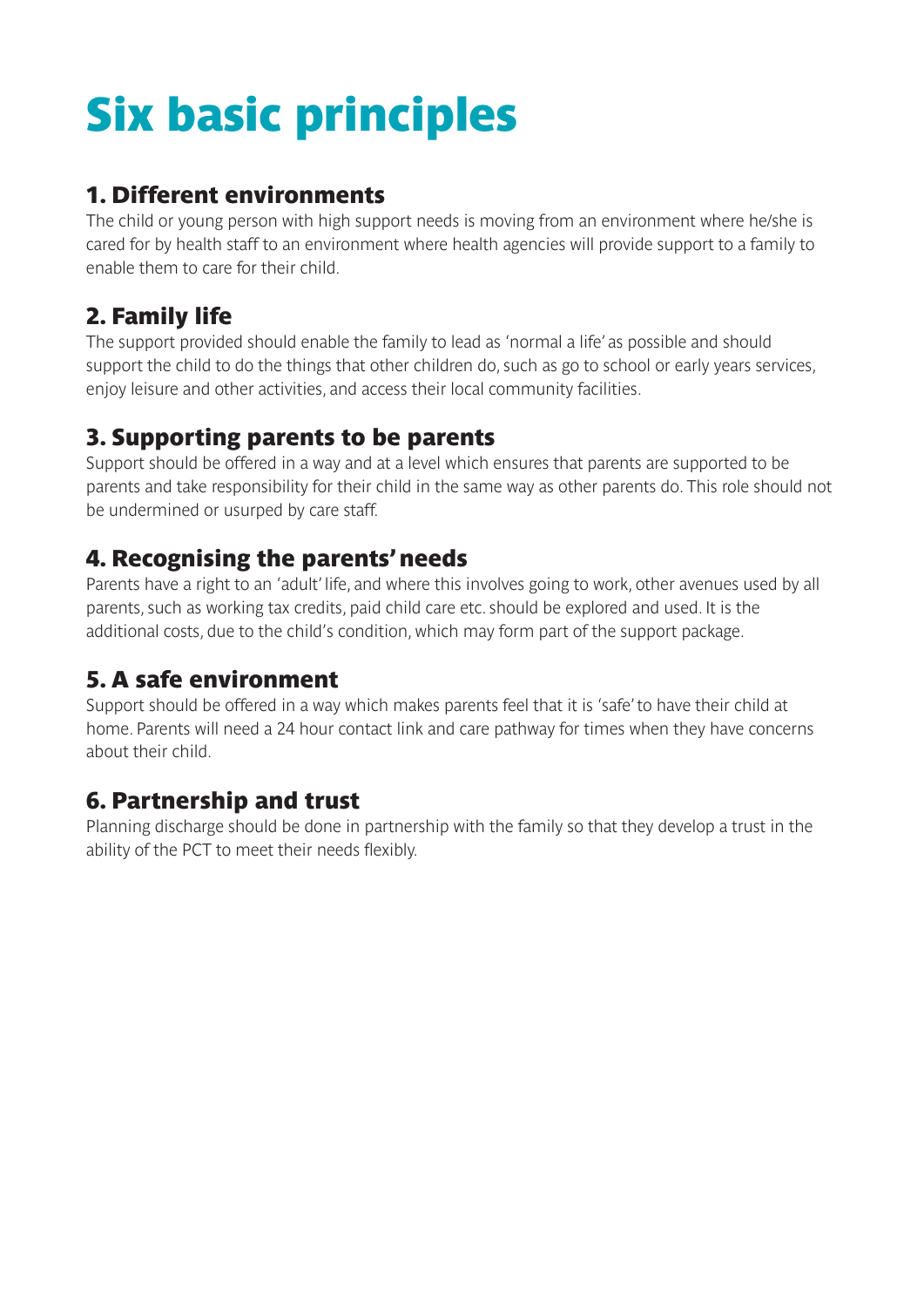## Planning the discharge process

1. **The planning process should start as early as possible – as soon as it is likely that the child will need a home care package. This may be apparent before the child is medically stable.**

2. **Parents and other family members should be offered support to come to terms with their child's condition and prognosis as early as possible. This support should look at the emotional issues, for example, many parents are frightened that their children are going to die if they take them out of a hospital setting and this often acts as a barrier to an appropriately timed discharge. This type of support should be offered on an ongoing basis.**

3. **Prior to the planning meetings and assessment, hospital staff should not discuss the level of support (number of hours) a family should expect as this sets unrealistic expectations and may set up a conflictual relationship between the parents and the Primary Care Trust (PCT). It is important that support is not referred to in terms of 'nursing care' as parents will expect carers to be registered nurses.**

4. **There is a recognition that PCTs work differently and that this may create problems in terms of the hospitals knowing who to contact in order to start the process. PCTs can assist by clarifying who the lead person is in terms of commissioning support packages. PCTs should have a clear process outlining who is responsible for negotiating discharge, who should be involved in the assessments and attend meetings, and who should put together the package of support.**

**5.** Some children will move from a tertiary hospital straight home while others will move first to the **local district general hospital or to the children's hospice service before going home. If the child is moving to either a local hospital or hospice service then the service needs to be involved in the planning from an early stage.**

6. **The children's hospice service may form part of the package of care being offered to the child and family. Children's hospice services provide palliative care for children and young people with life-limiting conditions and their families. Delivered by a multi-disciplinary team and in partnership with other agencies, children's hospice services aim to meet the needs of both child and family – physical, emotional, social and spiritual – through a range of services delivered in the home (commonly termed 'hospice at home service') and/or in a purpose built building. The range of services offered includes 24-hour end of life care; support for the entire family (including siblings, grandparents and the extended family); 24-hour access to emergency care; and planned, specialist short break care.**

7. **The child's support package should be based on an individual assessment of need – of both the child and the family. Blanket rules about particular conditions requiring set levels of support are unhelpful. Appropriate staff from both the hospital and the PCT should be involved in carrying out this assessment. This may involve other agencies, for example, housing or social services. The Children's Continuing Care guidance sets out a useful process and assessment tool, with a nominated health assessor to take the lead and coordinate the assessment information.**

8. **The assessment should recognise that the child's needs are likely to change and that the child may make progress between the time of the first meeting and the time they are discharged.**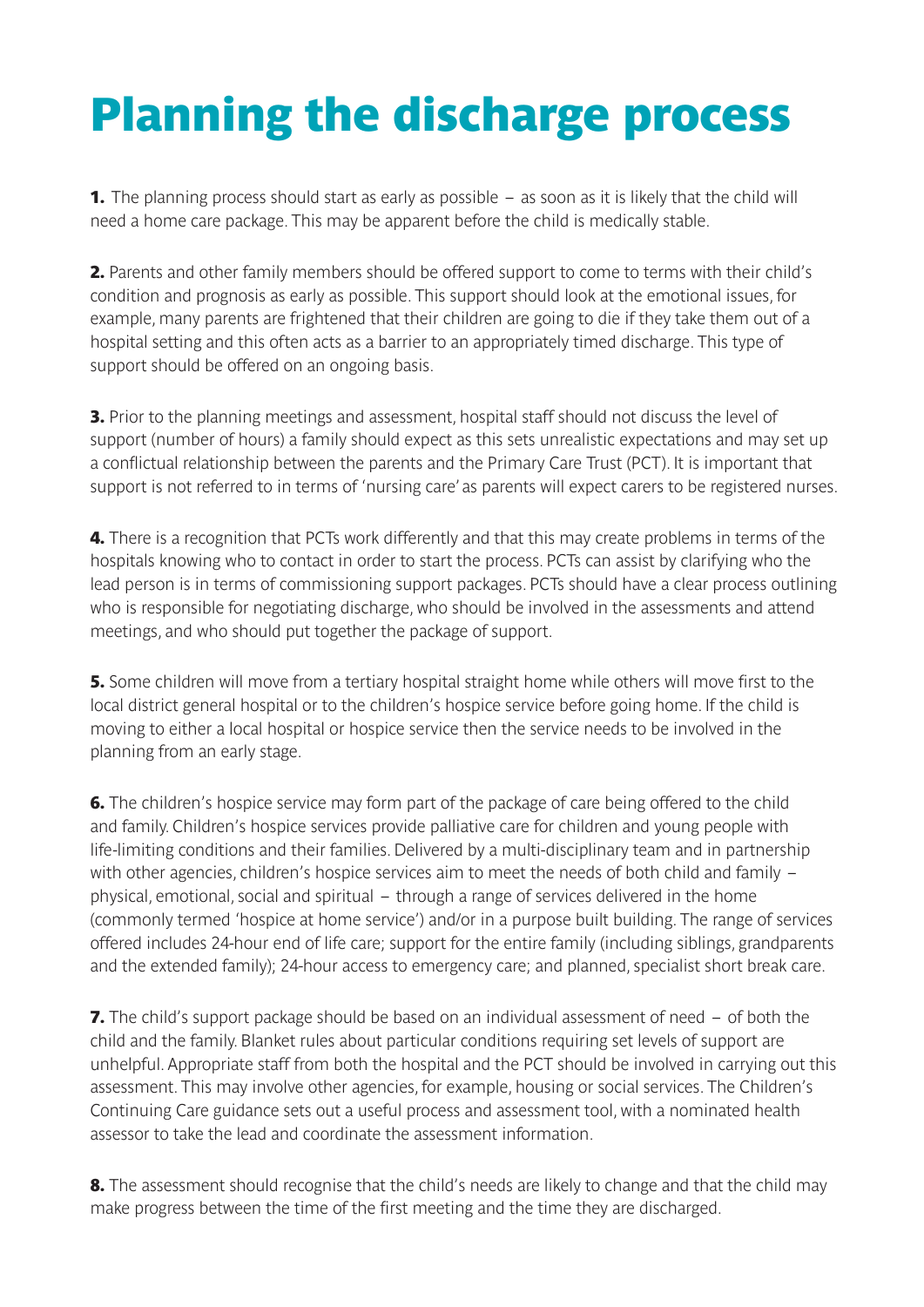9. **House adaptations and the provision of equipment often takes a long time and the process of undertaking this work should run alongside the other aspects of putting together the care package. There should be local arrangements outlining a clear process for reaching agreement regarding funding.**

10. **If the child is school-going age, his/her educational needs should be considered. Links to the child's school and peers is important to create a sense of 'normality'. For pre-school children, involving local portage or pre-school services should be considered.**

11. **The process of applying for and agreeing the funding of the support package should be clear and transparent. The Children's Continuing Care guidance sets out a clear decision making phase with timescales, which follows the assessment phase. This guidance states that disputes between agencies should not delay the provision of the care package and a protocol should make clear how funding will be provided pending the resolution of any dispute.**

12. **The PCT needs to set realistic time frames in order to recruit, check and train staff to support the child. The arrangements to offer support vary considerably and the support may be offered through the PCT's in-house provider; through a team from the local hospital or through an external private provider. In future this support may be offered through an individual health budget, controlled by the family.**

13. **The initial and ongoing training of support staff is an essential element of a support package. The PCT has a responsibility to ensure that the provider has appropriate skills, competencies and governance structures to support safe and effective care. The discharging hospital should support the PCT in meeting this responsibility.**

14. **Support packages need to be sustainable and integrated into the child's care pathway. Sustainability of provision is as important as speed of discharge.**

15. **Where there are disagreements between the family and the PCT over the support package, resolution at a local level should be attempted as early as possible. Families should be offered support through advocacy services. The Children's Continuing Care guidance recommends that disputes between the family and an organisation should be dealt with promptly through a local complaints procedure.**

16. **There needs to be clarity as to who has the ultimate responsibility when the child is at home. In some areas an agreement or contract is drawn up between the family, PCT and discharging hospital.**

17. **The support package should be reviewed on an agreed regular and ongoing basis (at least once a year). Parents should be made aware that packages of support are likely to increase and decrease as needs change.**

These guidelines should be read in conjunction with the guidance issued by the Department of Health (2010) *National Framework for Children's Continuing Care*.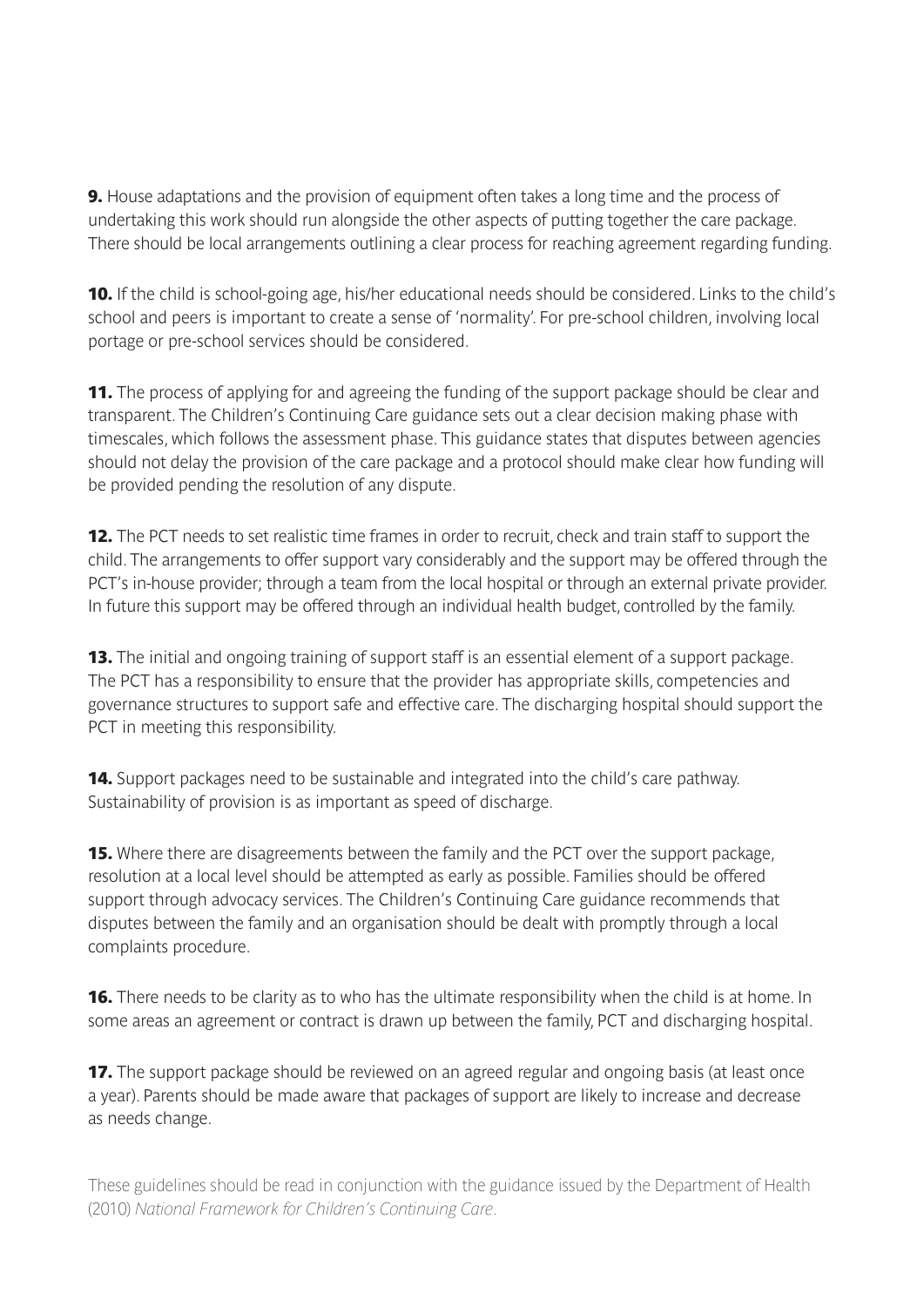| <b>Checklist</b>                                                                                                                                                                                                       |  |
|------------------------------------------------------------------------------------------------------------------------------------------------------------------------------------------------------------------------|--|
| Is the child likely to need a home care support package?                                                                                                                                                               |  |
| Have the parents and other family members been offered support<br>to come to terms with their child's condition and prognosis?                                                                                         |  |
| Has the commissioning lead for the relevant PCT been identified<br>and contacted?                                                                                                                                      |  |
| Is the commissioning lead for the PCT involved in the discharge planning<br>process?                                                                                                                                   |  |
| If the child is likely to have a staged discharge from a tertiary hospital<br>via a district general hospital or a children's hospice service -<br>are these organisations involved in the discharge planning process? |  |
| Are the appropriate hospital and PCT staff involved in an assessment<br>of the continuing health care needs of the child and family?                                                                                   |  |
| Is a multiagency plan for discharge in place which includes other<br>key agencies, for example:<br>$\bullet$ housing<br>• equipment<br>· education<br>• children's services.                                           |  |
| Have realistic time frames been set in order to recruit and train<br>the support staff?                                                                                                                                |  |
| Has the funding of the support plan been agreed?                                                                                                                                                                       |  |
| Is there agreement regarding continuing responsibility for the child<br>following discharge?                                                                                                                           |  |
| Is the support package sustainable?                                                                                                                                                                                    |  |
| Is there ongoing support available to the parents and family?                                                                                                                                                          |  |
| Has a date been set for a regular review of the support package?                                                                                                                                                       |  |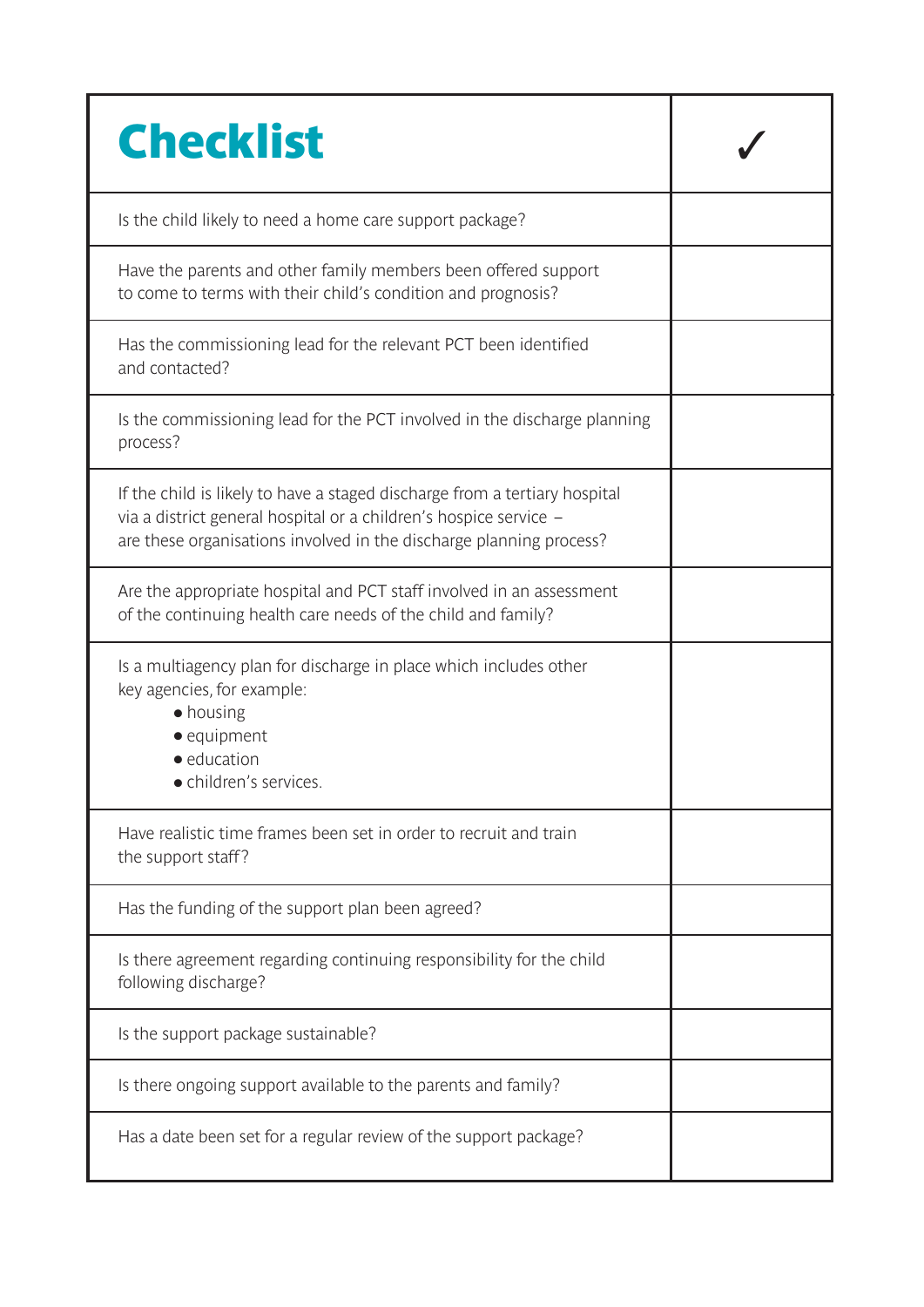### Useful websites and helplines

ACT **UK-wide charity working to achieve the best possible quality of life and care for every child and young person who is not expected to reach adulthood. <http://www.act.org.uk/> Helpline – 0845 1082201**

Aiming High for Disabled Children (AHDC): **Better support for families, launched in May 2007, is the transformation programme for disabled children's services. AHDC is jointly delivered by the DCSF and the Department of Health (DH). The website is kept updated with programme developments and examples of best practice.**

**<http://www.dcsf.gov.uk/ecm/ahdc>**

British Association of Community Child Health (BACCH) **<http://www.bacch.org.uk/index.php>**

Children's Hospices UK **<http://www.childhospice.org.uk/>**

Council for Disabled Children **<http://www.ncb.org.uk/cdc>**

Department of Health **[http://www.dh.gov.uk/en/Healthcare/Children/D](http://www.dh.gov.uk/en/Healthcare/Children/index.htm)isabledchildrenandyoungpeople/index.htm**

Every Disabled Child Matters (EDCM) **health campaign [http://www.ncb.org.uk/edcm/campaigns/health/downloadsandresources.aspx](http://www.ncb.org.uk/edcm/campaigns/health/downloads_and_resources.aspx)**

Royal College of Nursing (RCN)

**<http://www.rcn.org.uk/>**

**RCN guidelines on managing children with health care needs, delegation of clinical procedures, training and accountability issues: [http://www.rcn.org.uk/\\_\\_data/assets/pdf\\_file/0020/145640/Clinical\\_proceduresfinal08.pdf](http://www.rcn.org.uk/__data/assets/pdf_file/0020/145640/Clinical_proceduresfinal08.pdf )**

UK Children on Long Term Ventilation (LTV)

**<http://www.longtermventilation.nhs.uk/>**